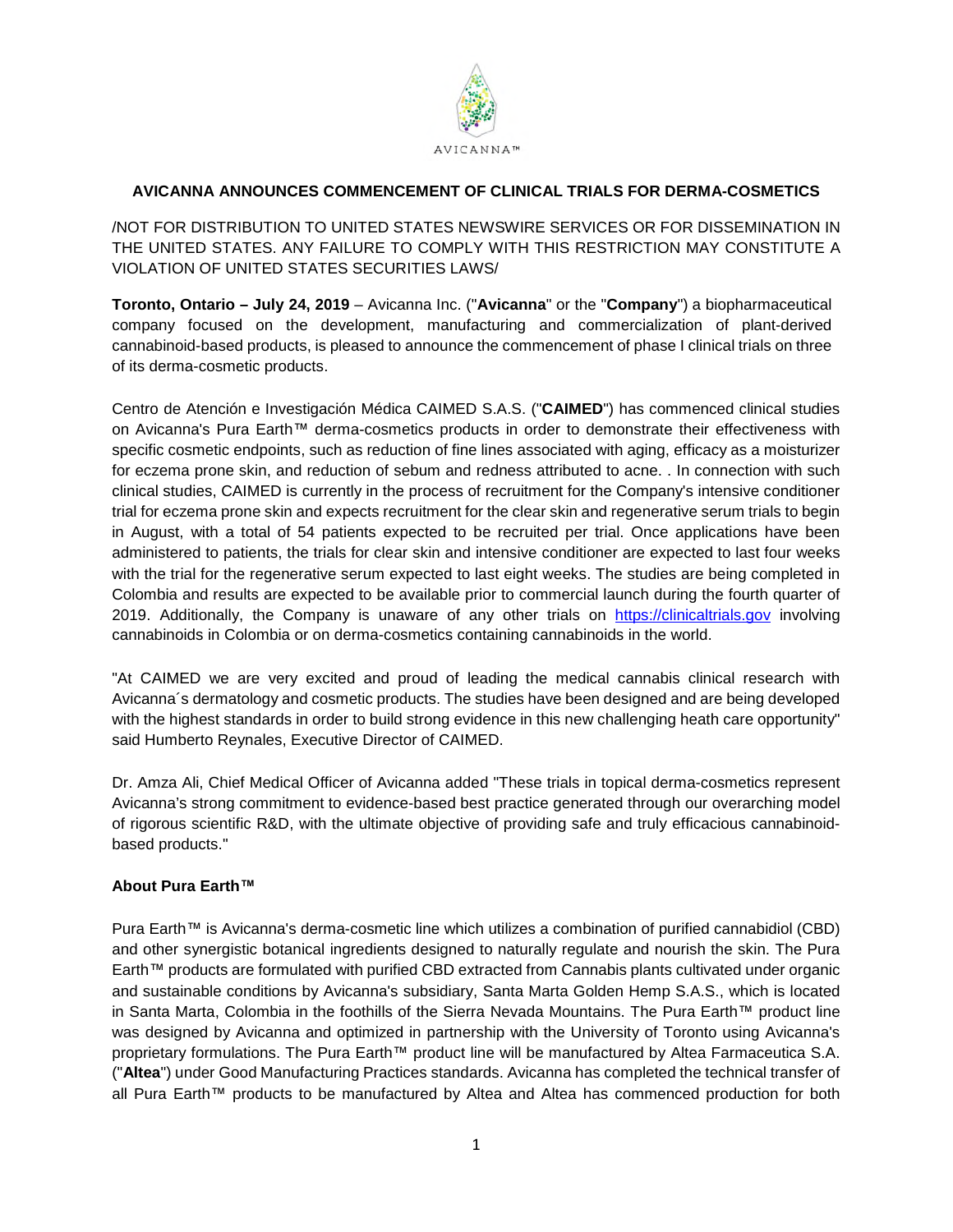

testing and commercial scale production purposes. Avicanna has entered into an agreement with Percos S.A. ("**Percos**") pursuant to which it has appointed Percos as the exclusive distributor of Pura Earth™ derma-cosmetics products in Colombia, subject to certain minimum sales volumes and the Company anticipates that its Pura Earth™ derma-cosmetics products will be on the market before the end of 2019. Once the clinical studies have been completed Avicanna intends to investigate additional markets where CBD cosmetics are permitted both through retail and Avicanna's own e-commerce platform.

# **About CAIMED**

CAIMED is a provider of health solutions based on data science, information and knowledge management. CAIMED also provides contract research and site management organization services to the life sciences industry in Latin America. CAIMED was founded in 2007 in Colombia and has included more than 20,000 subjects in clinical studies in multiple therapeutic areas. Powered by MetricsMed™, CAIMED offers unique software technology for efficient management of clinical research operations for sites and ethics review committees.

# **About Avicanna**

Avicanna is an Ontario corporation focused on the development, manufacturing and commercialization of plant-derived cannabinoid-based products through its two main business segments, cultivation and research and development.

Avicanna's two majority-owned subsidiaries, Sativa Nativa S.A.S. and Santa Marta Golden Hemp S.A.S., both located in Santa Marta, Colombia are the base for Avicanna's cultivation activities. These two companies are licensed to cultivate and process cannabis for the production of cannabis extracts and purified cannabinoids including cannabidiol (CBD) and tetrahydrocannabinol (THC).

Avicanna's research and development business is primarily conducted out of Canada at its headquarters in the Johnson & Johnson Innovation Centre, JLABS @ Toronto. Avicanna's scientific team develops products, and Avicanna has also engaged the services of researchers at the Leslie Dan Faculty of Pharmacy at the University of Toronto for the purpose of optimizing and improving upon its products.

Avicanna's research and development and cultivation activities are focused on the development of its key products, including plant-derived cannabinoid pharmaceuticals, phyto-therapeutics, derma-cosmetics and Extracts (defined as plant-derived cannabinoid extracts and purified cannabinoids, including distillates and isolates), with a goal of eventually having these products manufactured and distributed through various markets.

SOURCE Avicanna Inc.

# **Stay Connected**

For more information about Avicanna, visit www.avicanna.com, call 1-647-243-5283, or contact Setu Purohit, President by email info@avicanna.com.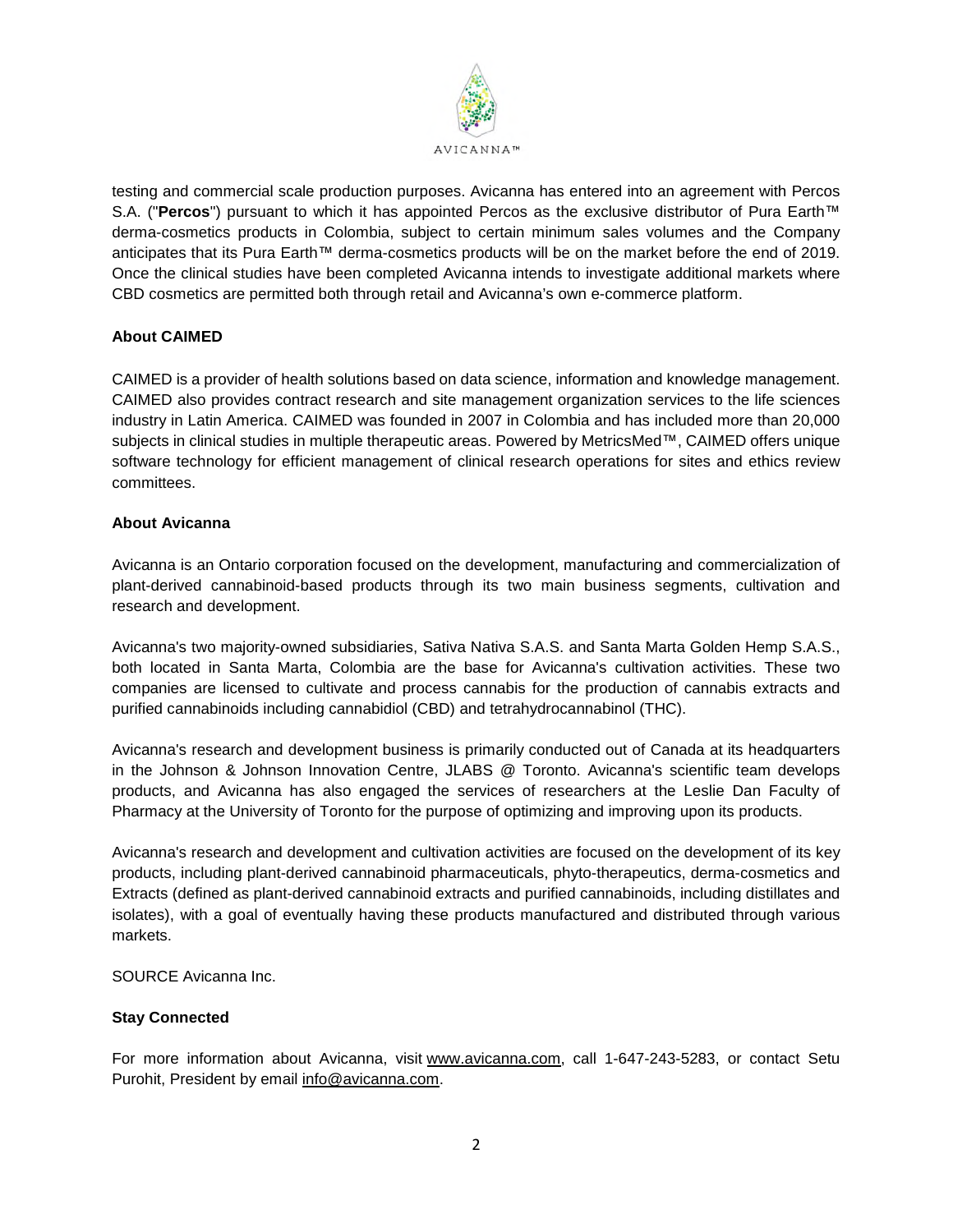

### *Cautionary Note Regarding Forward-Looking Information and Statements*

*This press release contains certain "forward-looking information" within the meaning of applicable Canadian securities legislation and may also contain statements that may constitute "forward-looking statements" within the meaning of the safe harbor provisions of the United States Private Securities Litigation Reform Act of 1995. Such forward-looking information and forward-looking statements are not representative of historical facts or information or current condition, but instead represent only Avicanna's beliefs regarding future events, plans or objectives, many of which, by their nature, are inherently uncertain and outside of Avicanna's control. Generally, such forward-looking information or forward-looking statements can be identified by the use of forward-looking terminology such as "plans", "expects" or "does not expect", "is expected", "budget", "scheduled", "estimates", "forecasts", "intends", "anticipates" or "does not anticipate", or "believes", or variations of such words and phrases or may contain statements that certain actions, events or results "may", "could", "would", "might" or "will be taken", "will continue", "will occur" or "will be achieved". The forward-looking information and forward-looking statements contained herein may include, but is not limited to, the expected timing required to complete clinical trials, the expected timing to commence recruitment, the expected timing to complete recruitment, the expected number of patients, the intention of the Company to explore additional markets and the commencement of production of the dermacosmetic products.* 

*By identifying such information and statements in this manner, Avicanna is alerting the reader that such information and statements are subject to known and unknown risks, uncertainties and other factors that may cause the actual results, level of activity, performance or achievements of Avicanna to be materially different from those expressed or implied by such information and statements. In addition, in connection*  with the forward-looking information and forward-looking statements contained in this press release, *Avicanna has made certain assumptions.* 

*Among others, the key factors that could cause actual results to differ materially from those projected in the forward-looking information and statements are the following: decreases in the prevailing prices for cannabis and cannabis products in the markets in which the Company operates; adverse changes in applicable laws; adverse changes in the application or enforcement of current laws, including those related to taxation; increasing costs of compliance with extensive government regulation; changes in general economic, business and political conditions, including changes in the financial markets and in particular in the ability of the Company to raise debt and equity capital in the amounts and at the costs that it expects; risks related to licensing, including the ability to obtain the requisite licenses or renew existing licenses for the Company's proposed operations; dependence upon third party service providers, skilled labor and other key inputs; risks inherent in the agricultural and retail business; intellectual property risks; risks related to litigation; dependence upon senior management; and the other risks disclosed in the Company's long form final prospectus dated July 8, 2019. Should one or more of these risks, uncertainties or other factors materialize, or should assumptions underlying the forward-looking information or statements prove incorrect, actual results may vary materially from those described herein as intended, planned, anticipated, believed, estimated or expected.* 

*Although Avicanna believes that the assumptions and factors used in preparing, and the expectations contained in, the forward-looking information and statements are reasonable, undue reliance should not be placed on such information and statements, and no assurance or guarantee can be given that such forward-*